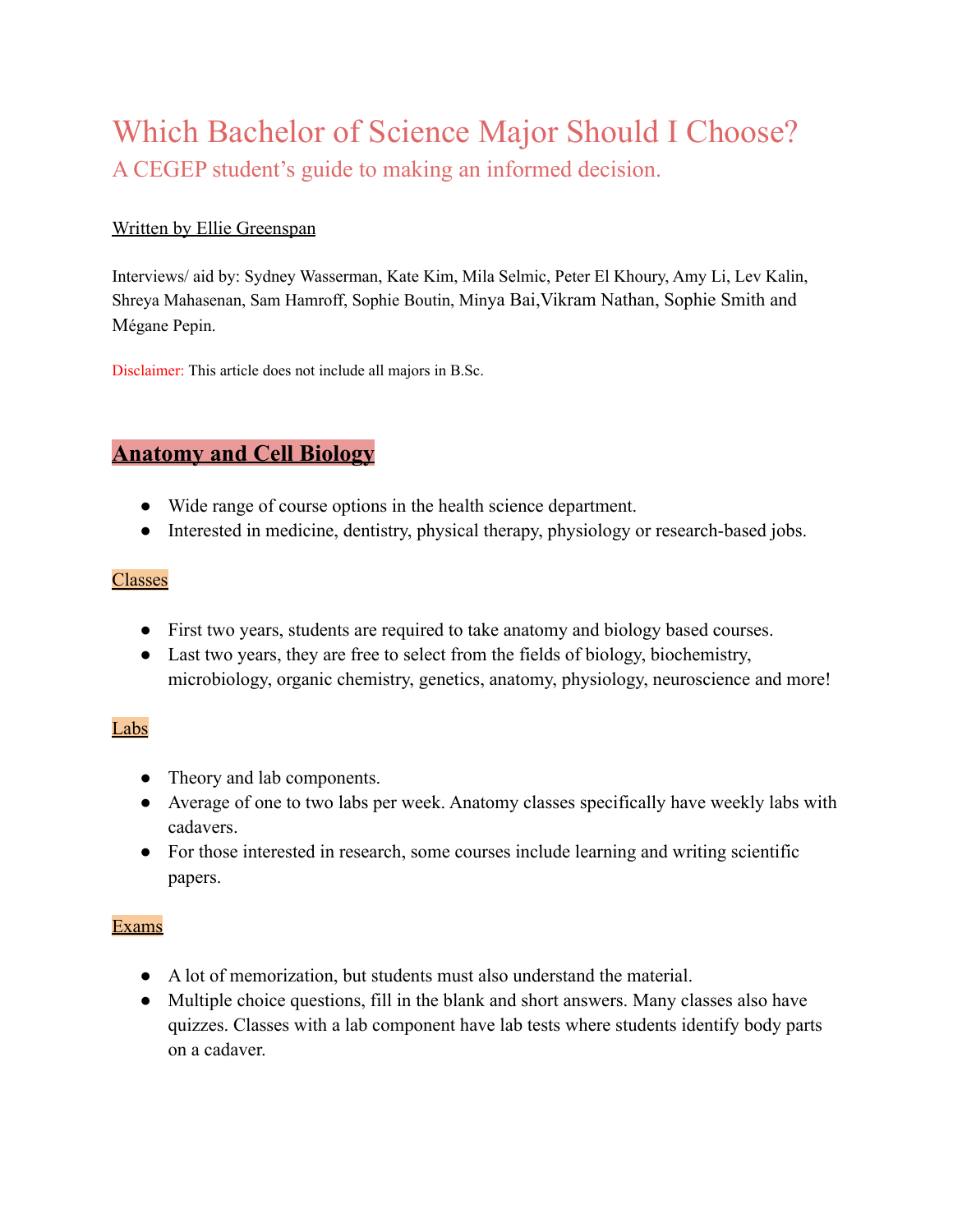# **Biology and Computer Science**

- Training in 2 areas: biology and computers.
- Major includes problem-solving, thinking analytically and analyzing the human genome.
- After graduation, many students continue into a PhD in genetics, biophysics or software.
- Students can work in a biotech, biomedical research, pharmaceuticals or medicine.
- Having a computer science background is useful when conducting research in biology and genetics.

#### Classes

- Computer science classes: analytical, programming languages, algorithms, theory and application.
- Biology classes: ecology evolution, genetics, molecular biology, biophysics and cell biology.
- Students have more liberty in course selection in third year. They can choose which biology and computer science courses to take.

#### Labs

• One required molecular biology lab course.

#### Exams

- **●** Biology classes include exams with long answers, critical thinking and multiple choice questions.
- Computer science courses mostly have projects, assignments and creative problem-solving.

# **Chemistry**

- The Chemistry major is a small program. There are only about 40 students who enroll each year which allows for a more individualized learning with the professors (including research opportunities).
- After the chemistry bachelors, students tend to join professional programs, work in industry or continue to a master's and/or PhD in chemistry/ biochemistry.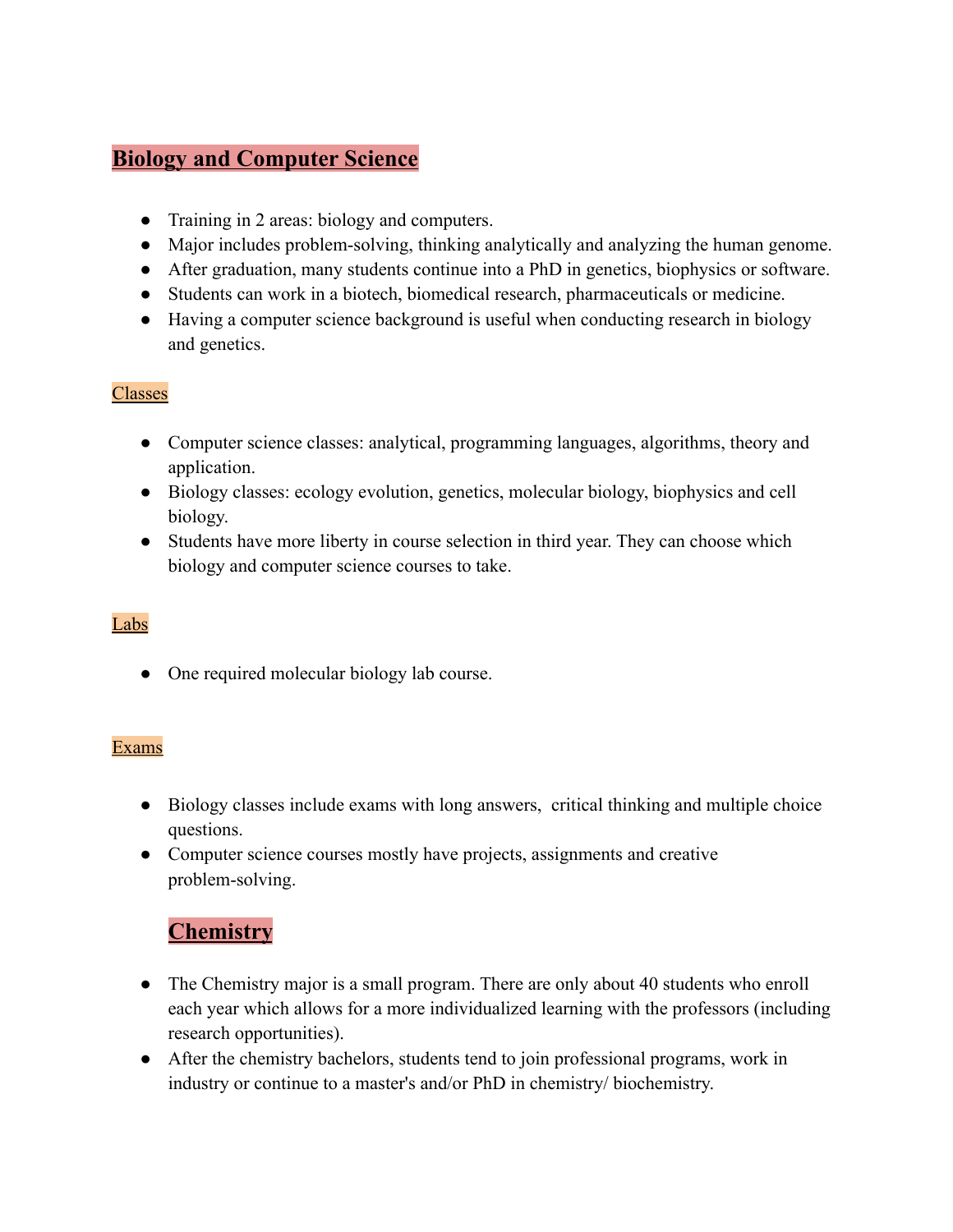#### Classes

- This major is mostly problem-solving with minimal memorization.
- Students are required to take the organic chemistry classes, basic physical chemistry classes (thermodynamics and kinetics) and around one math class per semester.
- In upper years, students can choose from courses in bio organic chemistry, bio physical materials, measurements and standard. Some of these fields have more math, biology or physics than others.

#### Tests

• The chemistry tests are mostly problem-solving and drawings.

#### Labs

- Around two lab classes per semester, which adds up to an average of five hours in the lab a week.
- Honours program adds a final research project to the degree.

# **Cognitive Science**

- Bachelor of Arts and Science.
- Have to do a minor with this degree.
- Small program of about 300 students.
- Learn about the mind and the brain from many perspectives.
- After the bachelor degree, many students go into a Masters in cognitive science or computer science.
- Students can later work in fields such as: machine learning, computer software, psychology, counselling, marketing and website design (psychology behind marketing).

#### **Classes**

- Students have classes in five domains : psychology, neuroscience, philosophy, linguistics and computer science.
- Required to take introductory courses in each domain, statistics and logic.
- After taking the required courses, students can pick from which domain to focus their studies. However, they can still take classes from other domains.

#### Research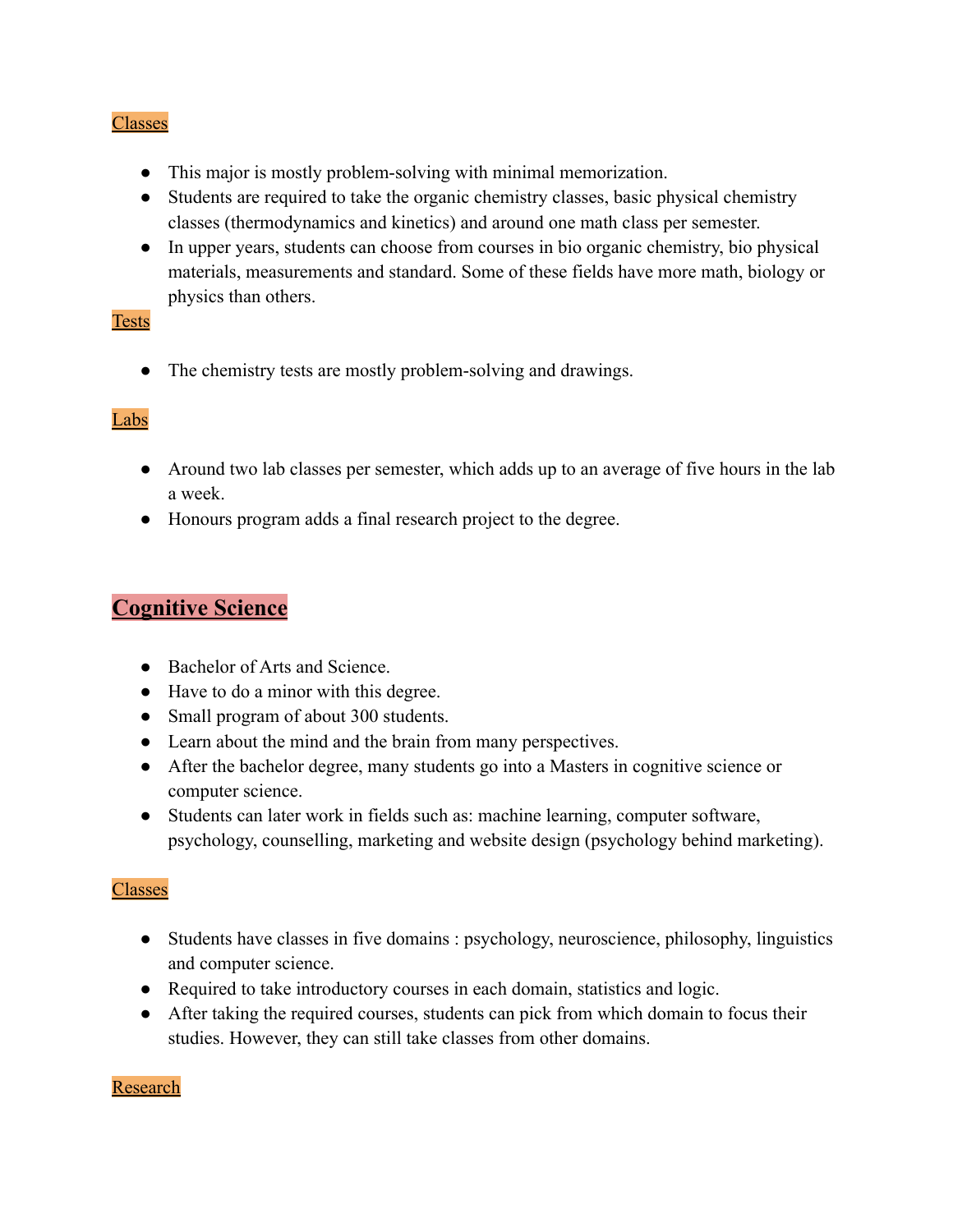- There are no labs.
- Students can take research classes in psychology, design and more.
- The honours program allows students to complete a research project with a supervisor.

#### Test

- Test types (multiple choice, essays…) vary between the classes.
- Neuroscience and psychology give mostly multiple choice exams.
- Philosophy classes include essays and written responses.
- Linguistic classes have assignments and multiple choice/ long answer exams.
- Computer science classes include multiple choice exams and assignments

### **Kinesiology**

- Interested in the human body, lifeguarding and anatomy
- The program is very lab based and hands on.
- After two years in the major, students have two options.
- One is to continue in the three-year bachelor program. Afterwards, they can open a kinesiology clinic, apply to science masters or a professional program.
- On the other hand, students can extend their degree to four years and become a certified athletic therapist.

#### Classes

- Classes include human anatomy, emergency care sports, musculoskeletal anatomy, human physiology (metabolism) and clinical psychology.
- This major includes emergency medicine (ex: learning how to treat an injury).

#### Labs

- There are usually weekly labs.
- There are labs related to muscle systems, anatomy and energy medicine.

#### Exams

- Exams are mostly multiple choice.
- Also have lab tests where students identify body parts on a cadaver.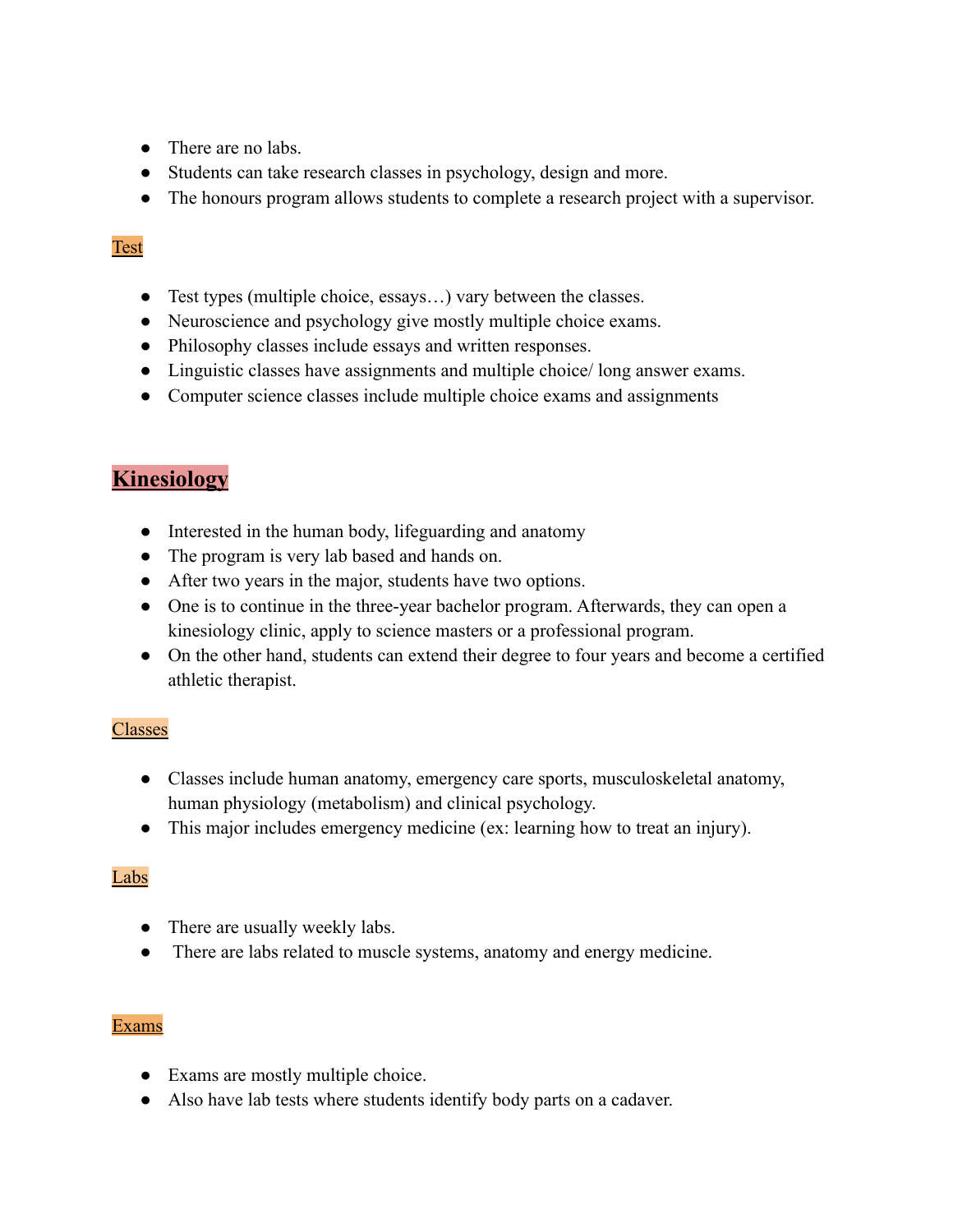● Other classes also include practical exams where students assess a fictional injury.

### **Microbiology and Immunology**

- This major promotes independent thinking and the topics are relevant to today's world amidst a pandemic.
- Many students then go into medicine, pharmaceuticals, professional programs, a master's in biochemistry or biomedical engineering.

#### Classes

- In the first two years, students take the introductory courses to microbiology and immunology, and in the third year they choose in which of the two streams they wish to continue their studies.
- Learn how the body responds to pathogens, how vaccines work and how antibiotics work (immunology).
- Major encompasses the communication and business of science

#### Exams

• The exams are mostly short answer and multiple choice.

#### Labs

- Introductory labs teach students the techniques in either immunology or microbiology.
- Labs can include PCR testing and handling bacteria.
- In the first two years, there are about two labs per semester
- In the third year, there are no labs unless you do independent research.

#### Research

- There are a lot of research opportunities in this faculty.
- Students can complete independent research projects where they are free to merge topics they are interested in.

### **Neuroscience**

● Learn how the brain works and classes remain interconnected with every field of science.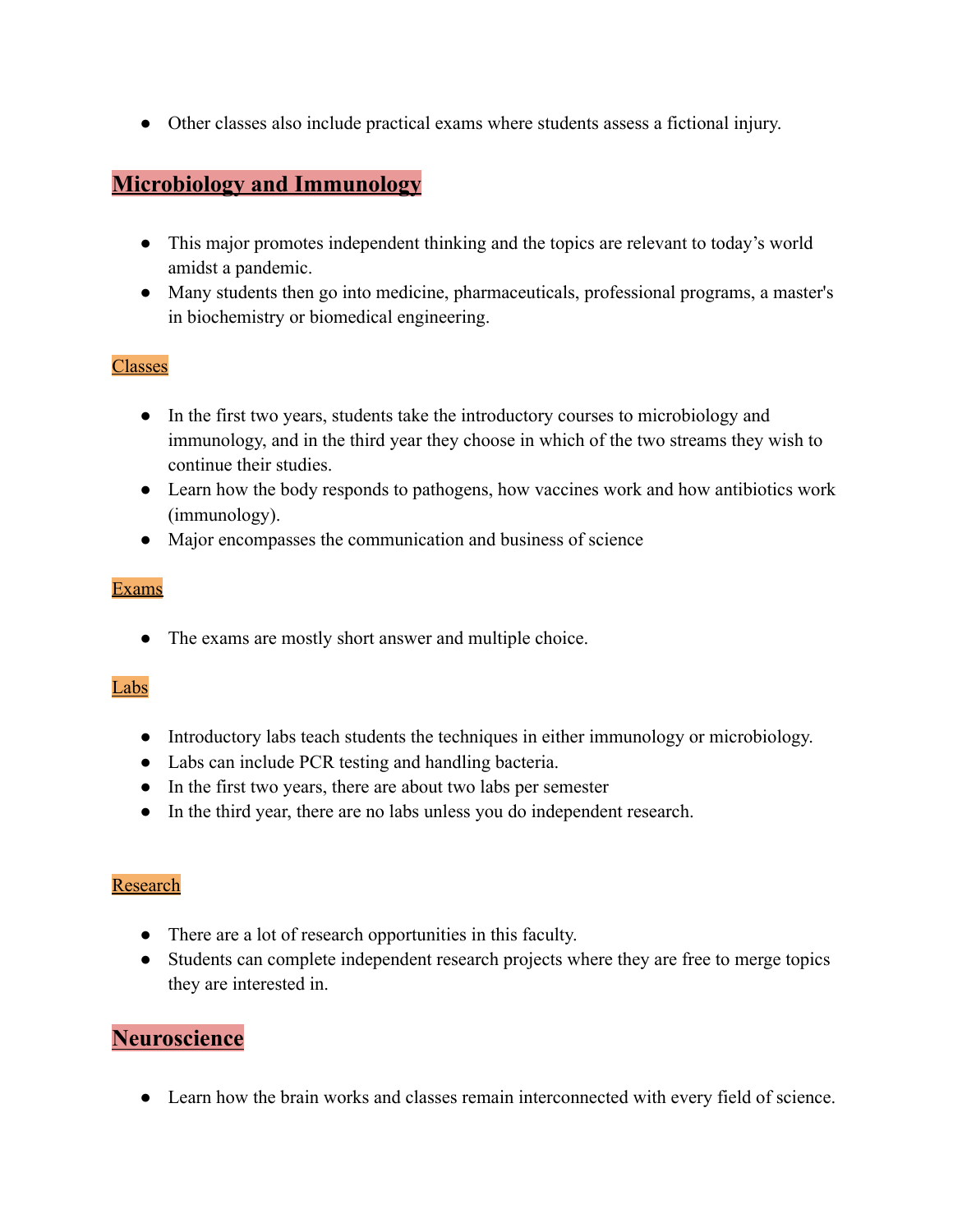● Explores the brain, psychology, biotech, biostatistics, artificial intelligence and medicine.

#### Special Application

• Every year, 25 students are accepted from CEGEP and 25 from U0 (students from outside of Quebec) into the major. For CEGEP students, the average/ previous year's cutoff was a 34.80 R-score.

#### Classes

- Required courses in first year: organic chemistry, introduction to neuroscience and statistics
- Choose from three streams in neuroscience: cells and molecules (biochemistry, genetics, immunology), computational science (computer science, neurophysiology, math) and psychology (human behaviour).
- Honours program after U1 incorporates classes from all three streams.

#### Labs

• Not many labs. Students are required to take the lab portion of organic chemistry, another lab course or independent research.

#### **Exams**

- Memorize, understand the material and then apply knowledge to concept based test questions.
- Mostly multiple choice and short answer exams. As students enter their upper years of the major, they also have essay formatted and problem-solving questions. The math based courses in the computation stream have mostly quizzes and projects.

# **Nursing**

- This is a professional degree.
- Nursing is a bachelor degree for students who want to help others, understand medicine and work with their hands.

#### Special application

• Includes a CASPer exam (ethical online exam), CV and an average R score of 28.7 to apply.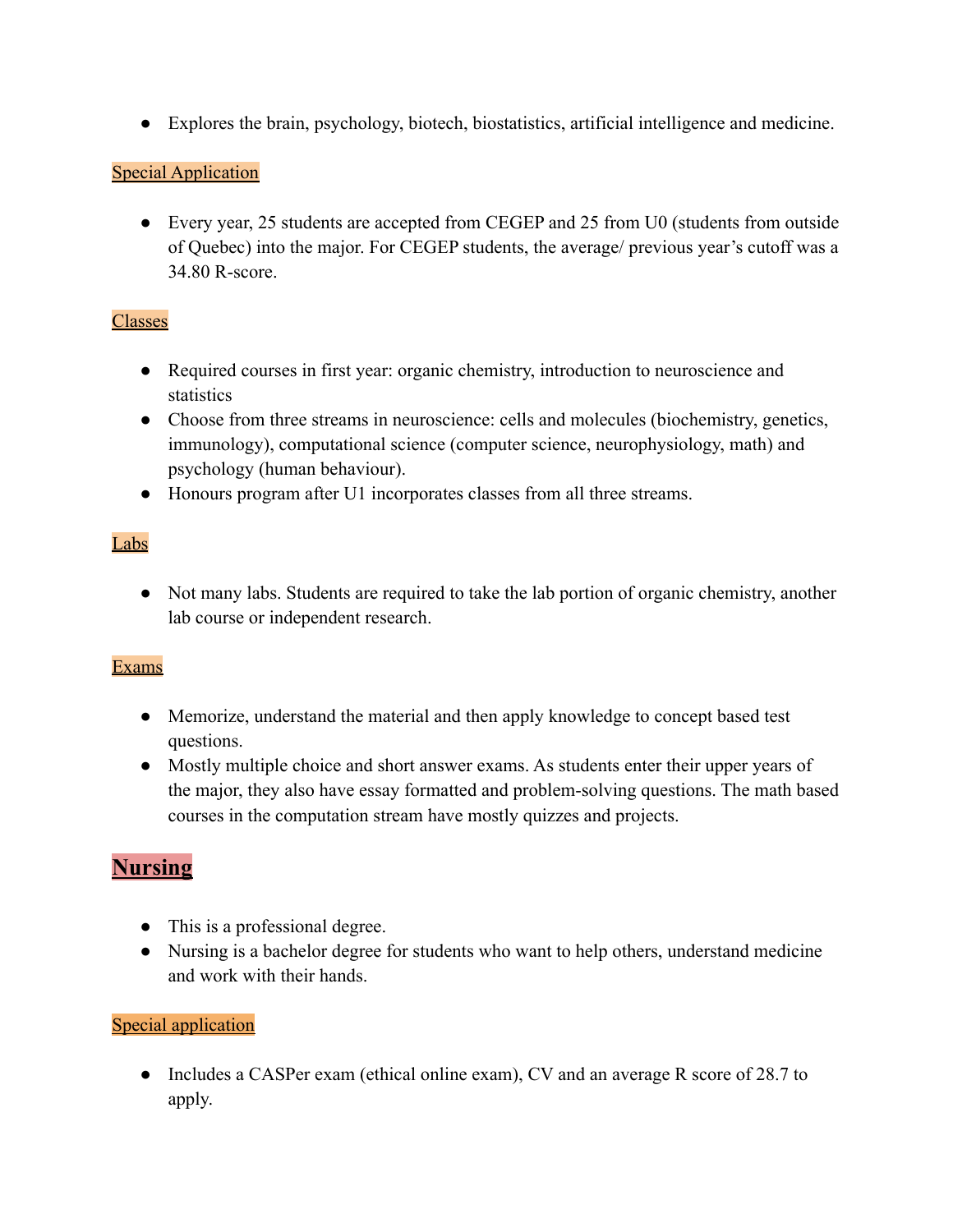- Students can also choose to go into nursing in CEGEP and/or continue nursing in a masters program.
- Students must complete the OIIQ professional exam after graduation to become a registered nurse clinician.

### Classes

- The first year includes five theory classes, two practical lab classes and clinical work.
- Second year includes anatomy, physiology, a statistics class, clinical psychology courses and labs.
- Courses teach students about pathophysiology, pharmacology, illness management, function of medication and body and identifying parts of the body.

#### Exams

• Exams range from multiple choice, short answer and long answer depending on the class.

# Labs

- There are assessment based labs and skills labs.
- Students are taught how to make cardio and neuro assessments and identify parts of the body.
- In the skills lab, students practice blood tests, cleaning patients respectfully and preparing patients' beds.

### Clinical work

- Since the first semester, students have clinical one day a week. Small groups of around 6 students and an instructor explore old age homes, rehabilitation centers and hospitals (postpartum unit).
- In the second year, clinical bumps up to two days a week and in the third year it is three to four days a week.
- Each summer, students complete clinical work about three to four days a week.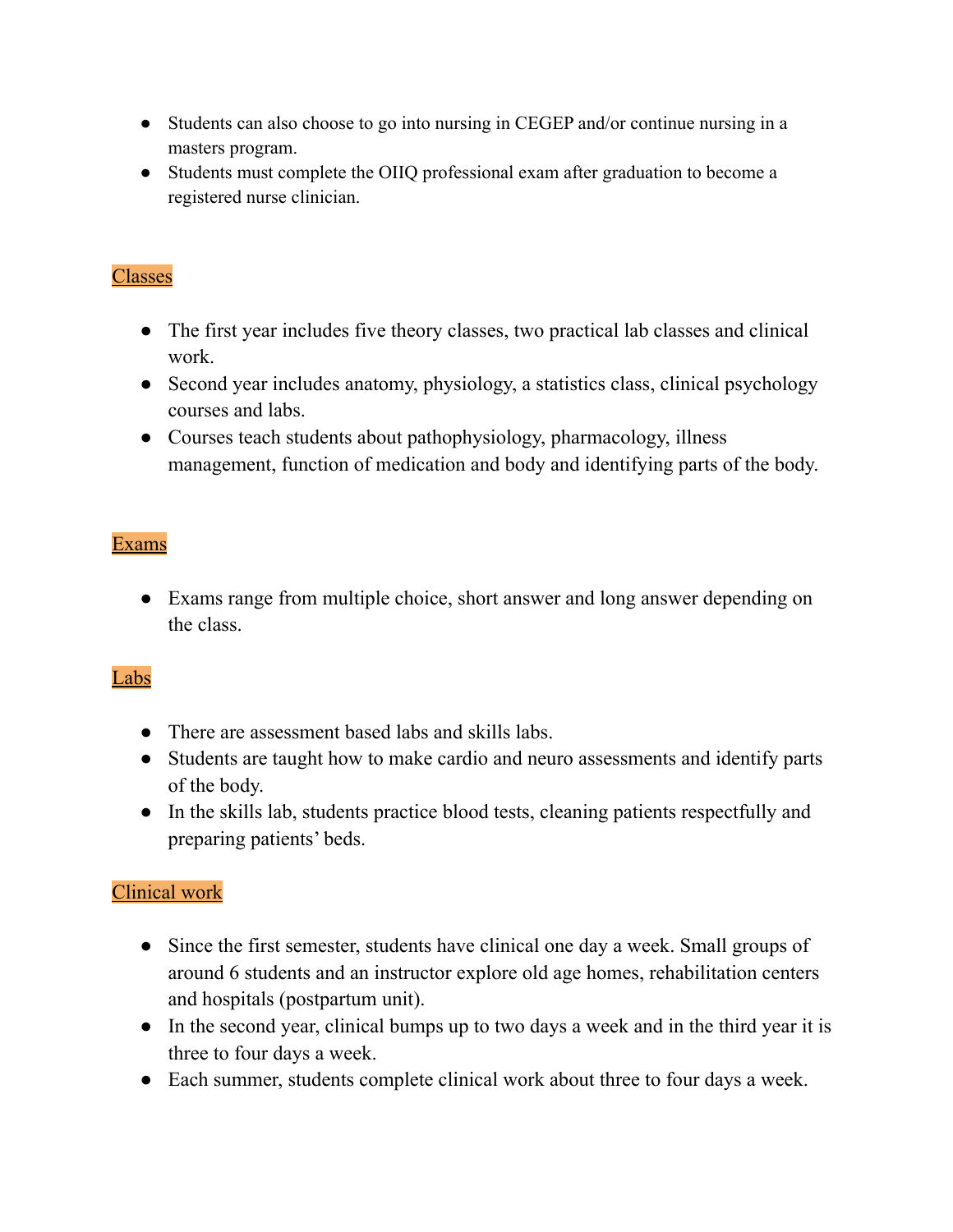# **Physics**

- This major is geared towards students interested in physics and math.
- Still little of everything science in this major.
- After completing this bachelor's degree, many students either continue in academia or work in a company.
- Can continue in a physics or engineering master's and/or PhD and then work as a researcher, university, professor or in a bigger company.

#### Classes

- Theory and experimental classes
- The theory classes consist of learning mathematics and proofs of physics. This area includes classes like quantum mechanics, electrodynamics and quantum theory.
- The experimental classes include working on experiments, computer science and practicing scientific writing skills.
- Students can learn particle physics, astronomy/cosmology, quantum physics, condensed matter, experimental physics, theoretical physics and biophysics.

#### Exams

- Theory examinations are usually short and long answers
- Lab final examinations are usually projects or reports.

#### **Honours**

- In the final year of the bachelor's, students can choose to proceed in the major or go into the honours program.
- Honour introduces students to every field of physics and gives them the chance to take alternative versions of classes (typically including more math).
- If one stays in the major program instead, there are less required courses and students can select from their favourite physics field.

# **Psychology**

- Allows students to keep their science background and apply it to human behaviour.
- After this major, many students wish to complete a master's and PhD in psychology.
- Students can select between clinical and research-based psychology.
- In the clinical field, students can go into a PsyD or PhD.